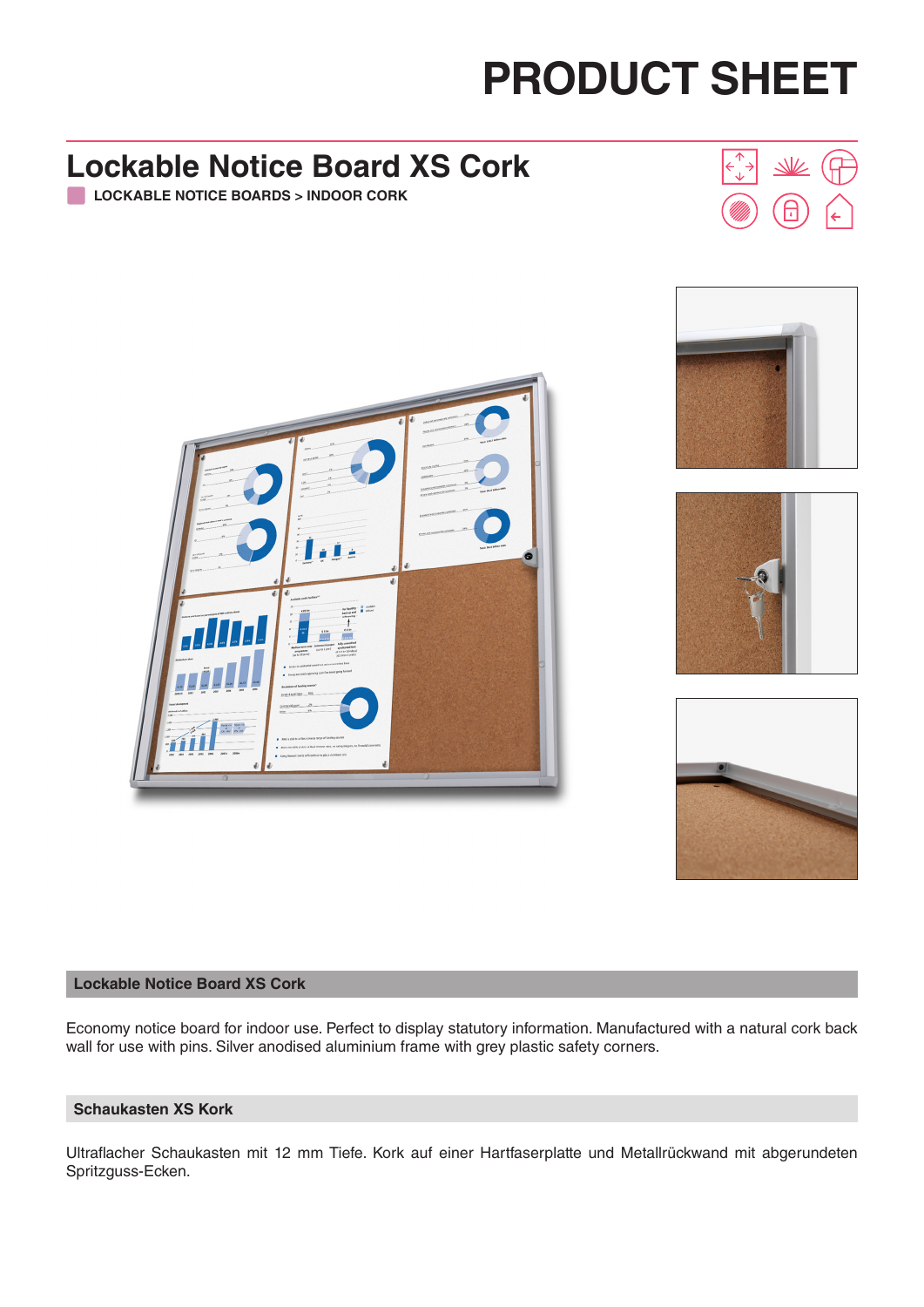## **PRODUCT SHEET**

### **Lockable Notice Board XS Cork**

**LOCKABLE NOTICE BOARDS > INDOOR CORK**



**ACCESSORIES ZUBEHÖR**